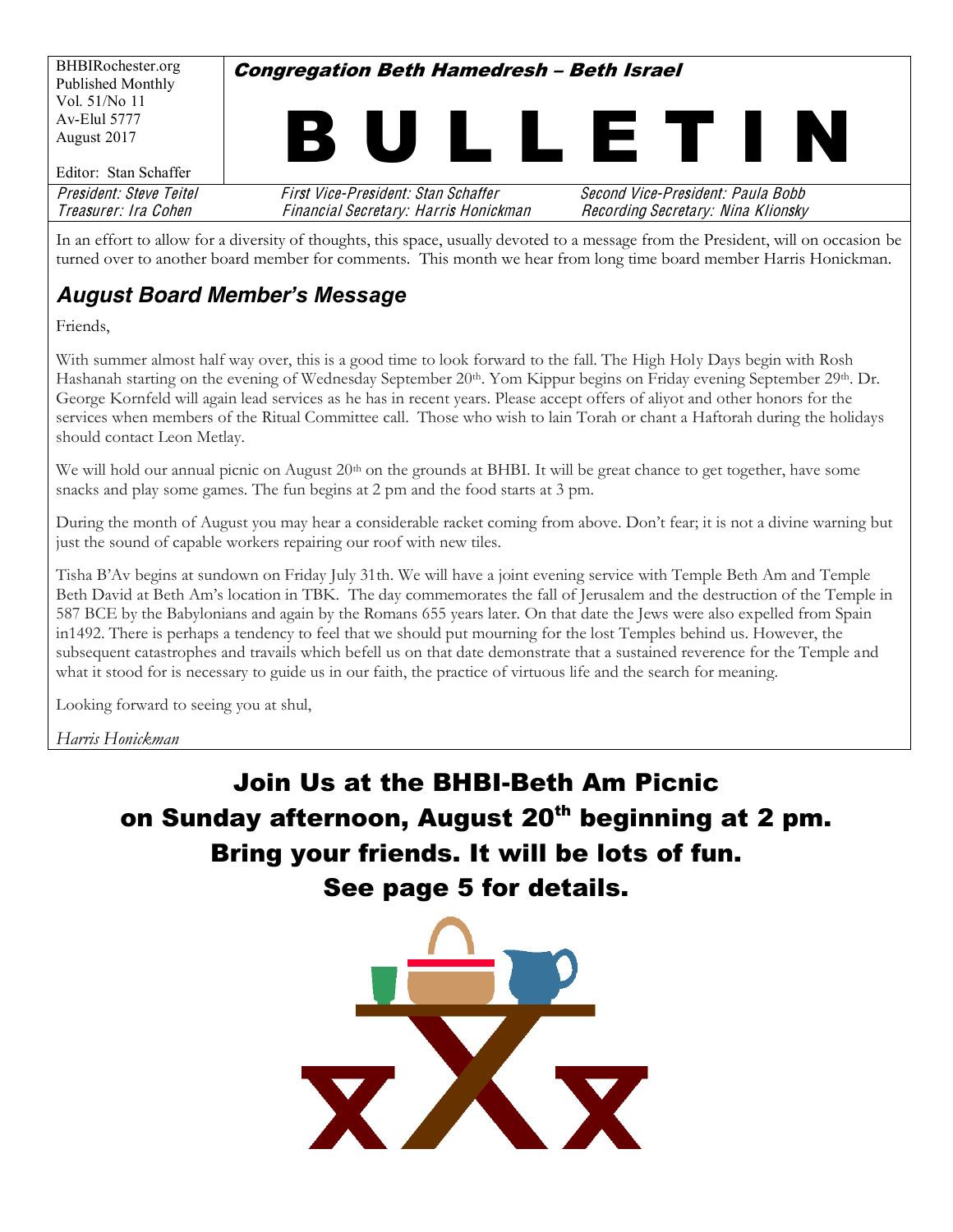# BHBI C A L ENDAR O F E V ENTS AUGUST **±** 2017

| Saturday  | Aug 5    | 9:30 AM | Torah: Vaetchanan<br><b>Shabbat Morning Service</b>                            |  |  |  |  |
|-----------|----------|---------|--------------------------------------------------------------------------------|--|--|--|--|
| Sunday    | Aug $6$  | 9:00 AM | Service, Breakfast and Discussion                                              |  |  |  |  |
| Monday    | Aug $8$  | 7:30 PM | <b>BHBI</b> Board of Trustees Meeting                                          |  |  |  |  |
| Friday    | Aug $11$ | 7:00 PM | Joint Shabbat Evening Service with Temple Beth Am at Beth Am (TBK<br>Room 103) |  |  |  |  |
| Saturday  | Aug $12$ | 9:30 AM | Joint Shabbat Morning Service with Temple Beth Am at BHBI<br>Torah: Eikev      |  |  |  |  |
| Sunday    | Aug $13$ | 9:00 AM | Service and Discussion                                                         |  |  |  |  |
| Wednesday | Aug $16$ | 7:30 PM | Small Conservative Synagogue Collaborative Torah Study at BHBI                 |  |  |  |  |
| Saturday  | Aug 19   | 9:30 AM | Torah: Re'eh<br><b>Shabbat Morning Service</b><br>Blessing of the New Month    |  |  |  |  |
| Sunday    | Aug $20$ | 9:00 AM | Service, Breakfast and Discussion                                              |  |  |  |  |
|           |          | 2:00 PM | BHBI-Beth Am Joint Picnic at BHBI                                              |  |  |  |  |
| Saturday  | Aug $26$ | 9:30 AM | Torah: Shoftim<br><b>Shabbat Morning Service</b>                               |  |  |  |  |
| Sunday    | Aug $27$ | 9:00 AM | Service, Breakfast and Discussion                                              |  |  |  |  |

#### **SHABBAT CANDLELIGHTING TIMES**

Friday, July  $7 - 8:09$  PM Friday, July  $14 - 7:59$  PM Friday, July  $21 - 7:49$  PM Friday, July  $28 - 7:38$  PM

#### **MAKE YOUR PURCHASES AT AMAZON.COM AND SUPPORT BHBI AT THE SAME TIME!**

Why not contribute to BHBI while making on-line purchases? It's easy to make purchases on-line at Amazon.com and support BHBI financially at the same time. Just go to the BHBI web page at [www.BHBIRochester.org](http://www.bhbirochester.org/) and click on the Amazon.com link. Each time you make a purchase after linking to Amazon.com from our web page, BHBI gets a percentage of the purchase price. The more you buy in this way, the more BHBI makes!

#### **SMALL CONSERVATIVE SHUL COLLABORATIVE TORAH STUDY**

This month's Small Conservative Shul Collaborative Torah Study session will be held at BHBI on Wednesday, August  $16<sup>th</sup>$  at 7:30 p.m. at BHBI. Come and bring your friends. Everyone is welcome! If you haven't attended before, give it a try  $-$  you will definitely enjoy the lively discussion.

#### **BHBI WEBSITE**

Have you checked out the BHBI web site lately? If you haven't there is a lot that you're missing. The web site at [www.BHBIRochester.org](http://www.bhbirochester.org/) provides information about many aspects of our congregation, lists the BHBI calendar, has electronic versions of this and previous bulletins going back several years, has an extensive history of our congregation along with historic photos, includes photos from several BHBI dinners, picnics and other special events, and has the unique Adon Olam Songbook with information on over 100 melodies for Adon Olam.

#### **GOODSEARCH.COM**

Goodsearch.com is an on-line internet search program that pays non-profit organizations like BHBI a fee every time someone uses their search service. Go to [www.goodsearch.com,](http://www.goodsearch.com/) enter the search term that you want and put in BHBI on the line where it says Who Do You Goodsearch For? BHBI will benefit from each search you make!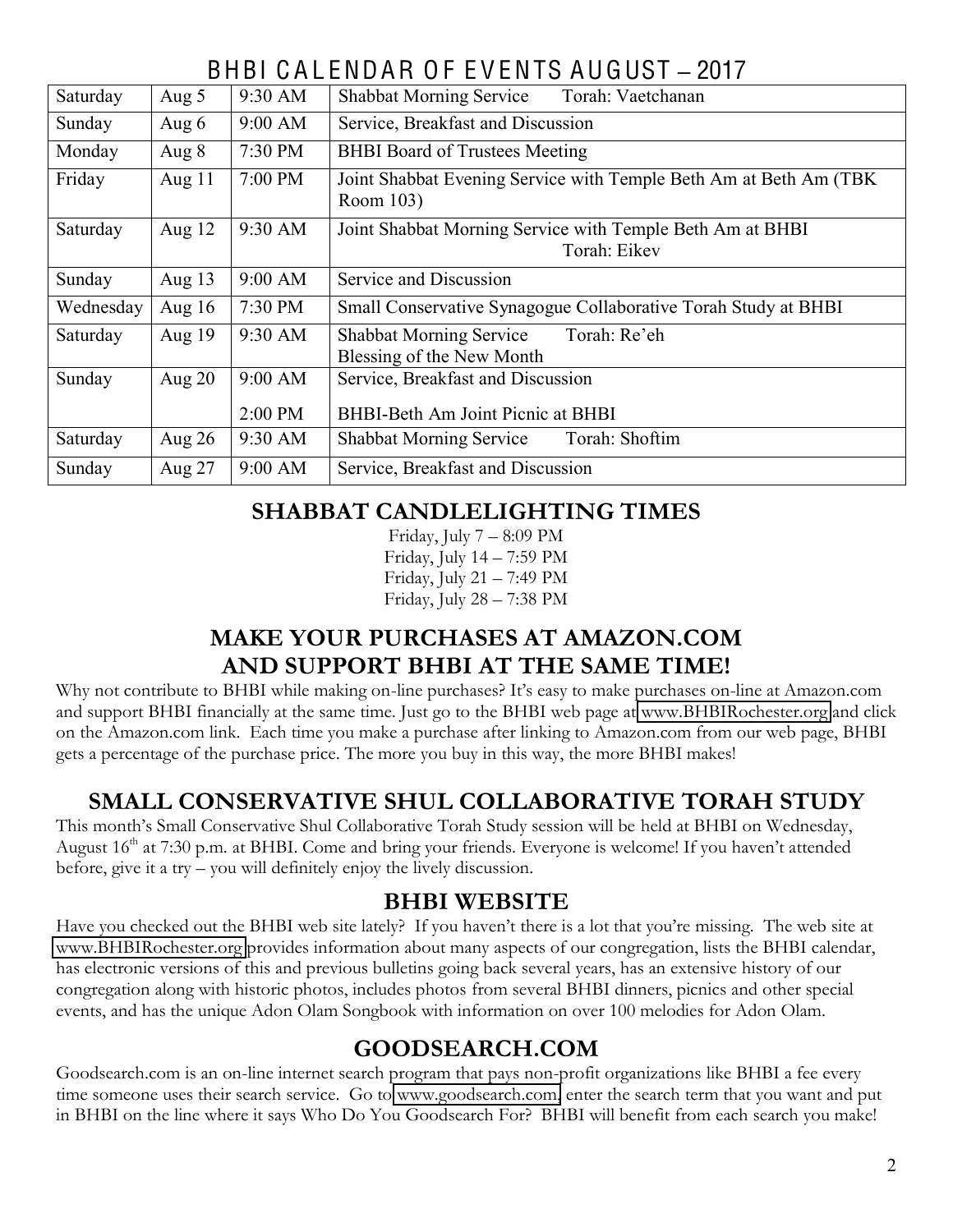#### **DONATIONS THANK YOU FOR YOUR GENEROSITY!**

#### **GENERAL FUND**

Mazel tov to Emily Fishman on the marriage of her grandson, Nechemia Fishman to Shoshana Pokroy *Nina Chazanoff*

#### **THANK YOU TO OUR KIDDUSH SPONSORS FOR THE MONTH OF JULY**

- July 1 Leon Metlay and Nina Klionsky in memory of Nina's mother, Esther Klionsky, on the first anniversary of her passing
- July 8 Tamara Strubel in memory of her husband, Gad Strubel
- July 15 Leon Metlay and Nina Klionsky in memory of their daughter, Nelli Ahuva Metlay
- July 22 The Congregation



# A Brown-Bag Lunch and Learn Featuring Shani Avni

# **Typographic Historian from Tel Aviv**

Louis S. Wolk JCC of Greater Rochester Thursday, August 3 12pm, Auditorium C Free - All are welcome

Ms. Avni is a research fellow in the RIT Cary Graphics Arts Collection. Her fascinating work focuses on the history of Hebrew typefaces, and the ways in which type designer Ismar David revolutionized the use of modern Hebrew by transforming ancient Hebrew text into the modern type designs we use today.

For more information contact Joy Getnick, 585-461-2000 x239, jgetnick@jccrochester.org

In partnership with the Jewish Federation of Greater Rochester.





Louis S. Wolk Jewish Community Center of Greater Rochester The William and Mildred Levine Building 1200 Edgewood Avenue | Rochester, NY 14618

jccrochester.org (585) 461-2000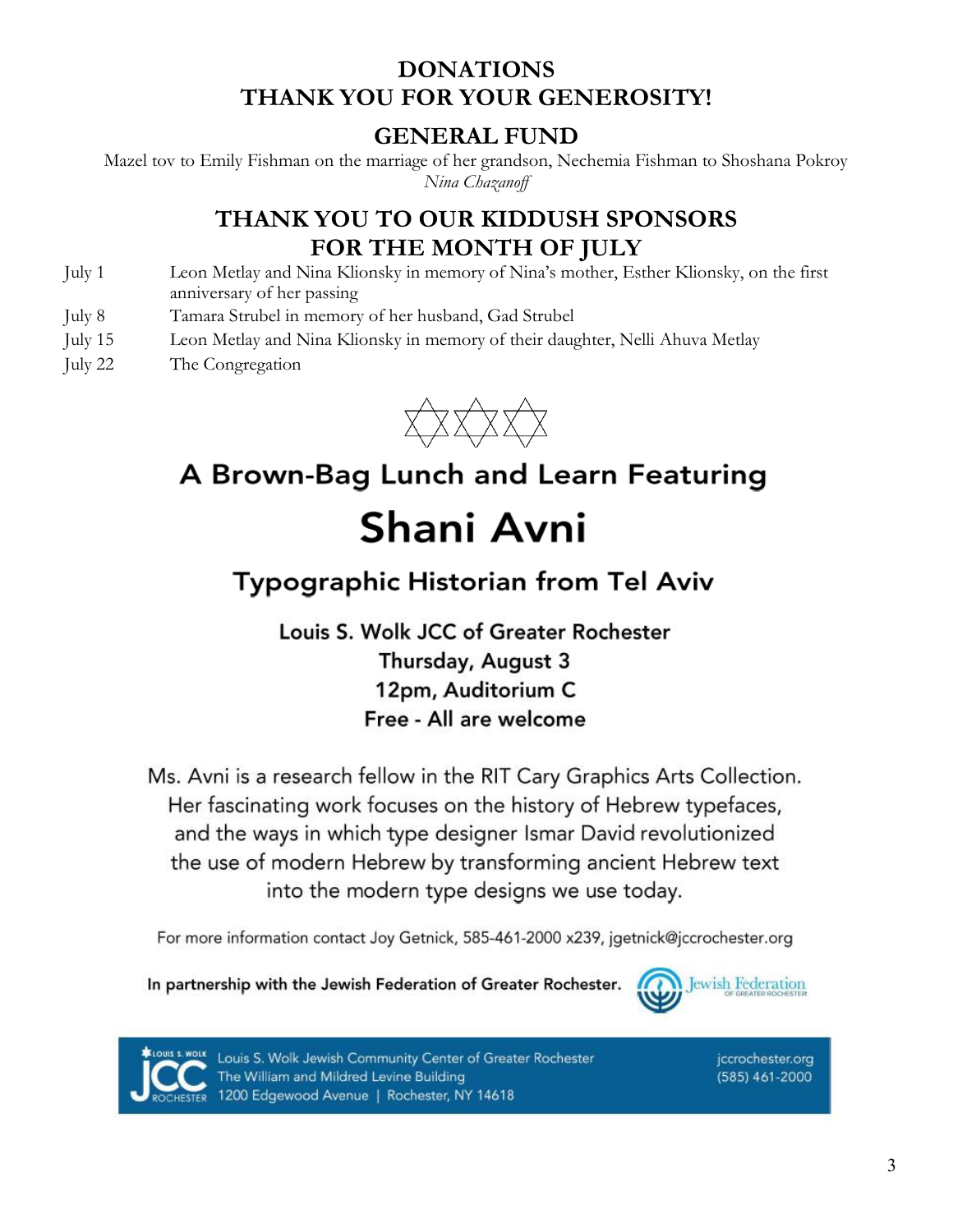#### **YAHRZEITS**

At the following Shabbat Services, we will read the names of our late loved ones whose Yahrzeits will occur on that Shabbat or during the following week.

| August 4-5                                                                                                                                                 | Av                         | August 11-12                                                                                                                                                                                          | Av                                                       | <b>August 18-19</b>                                                                                                      | $Av -$<br>Elul                        | August 25-26                                                                                                                                                                 | Elul |
|------------------------------------------------------------------------------------------------------------------------------------------------------------|----------------------------|-------------------------------------------------------------------------------------------------------------------------------------------------------------------------------------------------------|----------------------------------------------------------|--------------------------------------------------------------------------------------------------------------------------|---------------------------------------|------------------------------------------------------------------------------------------------------------------------------------------------------------------------------|------|
| Frank Carper*<br>Sarah R. Spector*<br>Morris Shimberg*<br>Abraham Heyman*<br>Phillip Boyarsky*<br>*Denotes name<br>memorialized on<br><b>BHBI</b> Memorial | 13<br>13<br>15<br>17<br>18 | Jennie Braime*<br>Abraham L. Spector*<br>Maurice Ohl*<br>Sarah Applebaum Gastel*<br>Israel Osband*<br>Bessie Gastel*<br>Samuel Immanuel Wechsler*<br>Abraham Alkus*<br>Rose T. Cohen<br>Jacob Osband* | 20<br>20<br>21<br>22<br>22<br>25<br>25<br>26<br>26<br>26 | Reuben Klein*<br>Esther Marker*<br>Sarah Weisenberg*<br>Harry Eber*<br>Bernard W. Engel*<br>Rose Gordon<br>Eva Lederman* | 27<br>27<br>28<br>30<br>30<br>30<br>2 | Albert Joffe*<br>Harold Krinsky*<br>Ethel Strom*<br>Gladys Glazer<br>Judith Rodney<br>Tanya Yudelson<br>Harold Schulman<br>Celia Goodman*<br>Jennie Levinson<br>Irving Mack* |      |
| Plaque                                                                                                                                                     |                            | Joseph Teitel                                                                                                                                                                                         | 26                                                       |                                                                                                                          |                                       | Fran Dubin Gulack                                                                                                                                                            | 10   |

We pray that our mourners will be comforted among all the mourners of Zion and Jerusalem and that the memory of the deceased continues to be a blessing to all who knew them.

# **MEMORIAL PLAQUES**

You can also memorialize a friend or loved one on a BHBI memorial plaque. Our memorial plaques are very reasonably priced. For more information, contact Stan Schaffer at 473-8072 or [stanschaffer@frontiernet.net](mailto:stanschaffer@frontiernet.net)



So far our *TOPS* Gift Card fundraiser has been quite successful. Remember, *TOPS* Gift Cards are now available through BHBI in \$50 denominations. To purchase *TOPS* Gift Cards, contact Stan Schaffer at 473-8072 or by e-mail at stanschaffe[r@fronti](mailto:stanschaffer@frontiernet.net)ernet.net

### **CEMETERY PLOTS**

Did you know that BHBI has designated sections at Stone Road, Britten Road and Mt. Hope Cemeteries and that we sell cemetery plots? If you would like more information, contact Steve Teitel.

#### **AD SPONSORS**

We are always looking for additional businesses that are interested in placing an ad in the BHBI Bulletin. If you know of someone whose business or company may be interested, contact Stan Schaffer at 473-8072 or by e-mail at [stanschaffer@frontiernet.net](mailto:stanschaffer@frontiernet.net)

#### **REVIEW OF A BOOK REVIEW (BY THE EDITOR)**

Recently, I came across a review of a book titled *Hell's Traces: One Murder, Two Roundups, Thirty-Five Holocaust Memorials* by Victor Ripp in the Wall Street Journal. It describes the stories of Alexandre and Victor Ripp, young preschool age Jewish cousins living in Paris in the early 1940s. Alexandre and his family were rounded up in July 1942 and were killed during the Holocaust, while Victor's family managed to leave France for safety in 1940. The author, the same Victor Ripp, wonders why he and his family were the ones to survive while his cousin Alexandre and his family were murdered. He visits Holocaust memorials around the world and describes which are meaningful and which aren't and why. It's worth reading the book!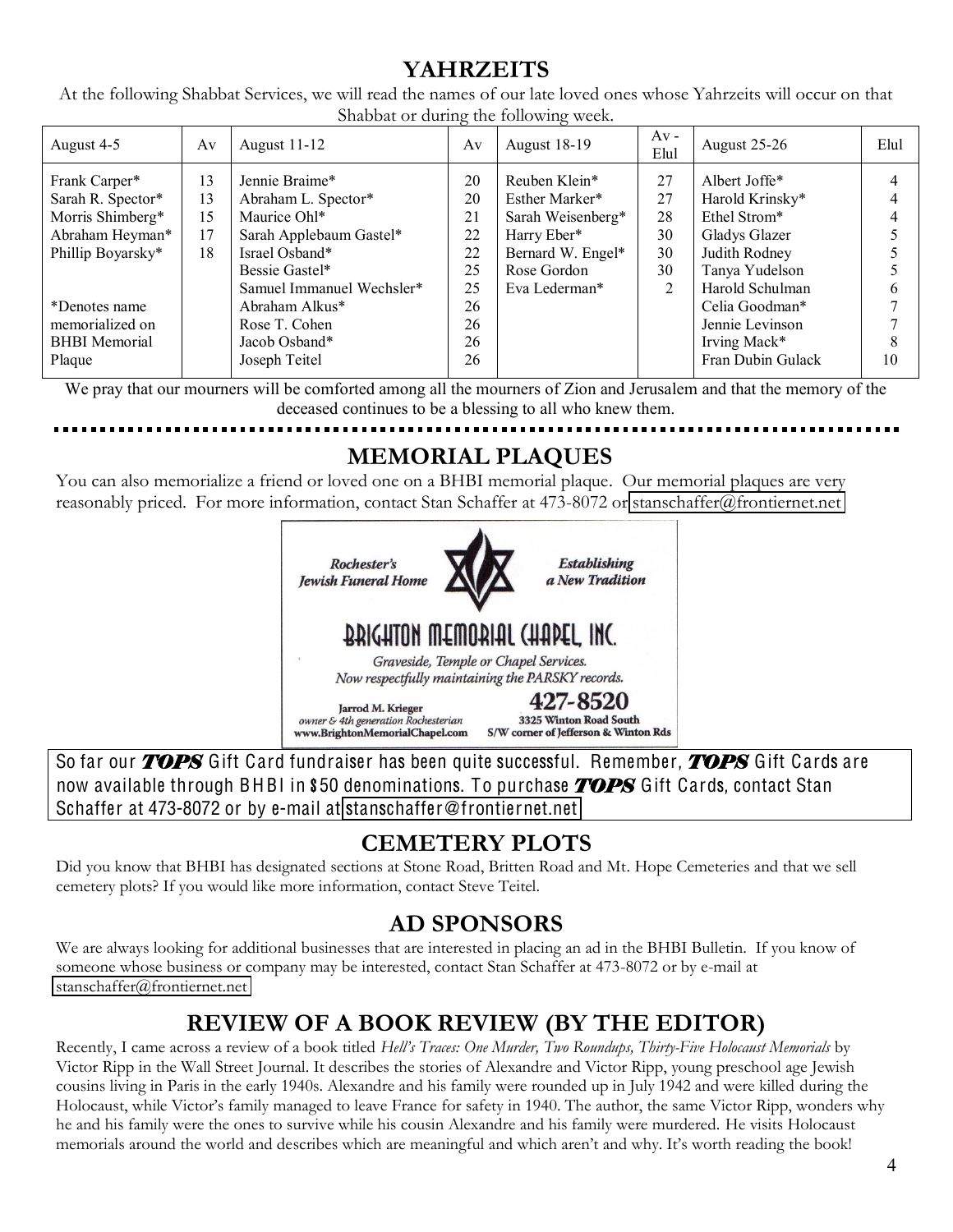# *Tt's Picnic Time!*

Annual Joint Picnic Congregation Beth Hamedresh – Beth Israel &&Temple&Beth&Am Sunday, August 20, 2017 at BHBI All are *WELCOME!* 



2:00 pm Snacks and Games 3:00 pm Serious Eating

\$10/adult, \$6/child 12 years old and under

Reservations Required by 5 pm, Tuesday, August 15 Email: BHBIRochester@gmail.com • Phone: 244-2060

Congregation Beth Hamedresh – Beth Israel 1369 East Avenue, Rochester, NY 14610